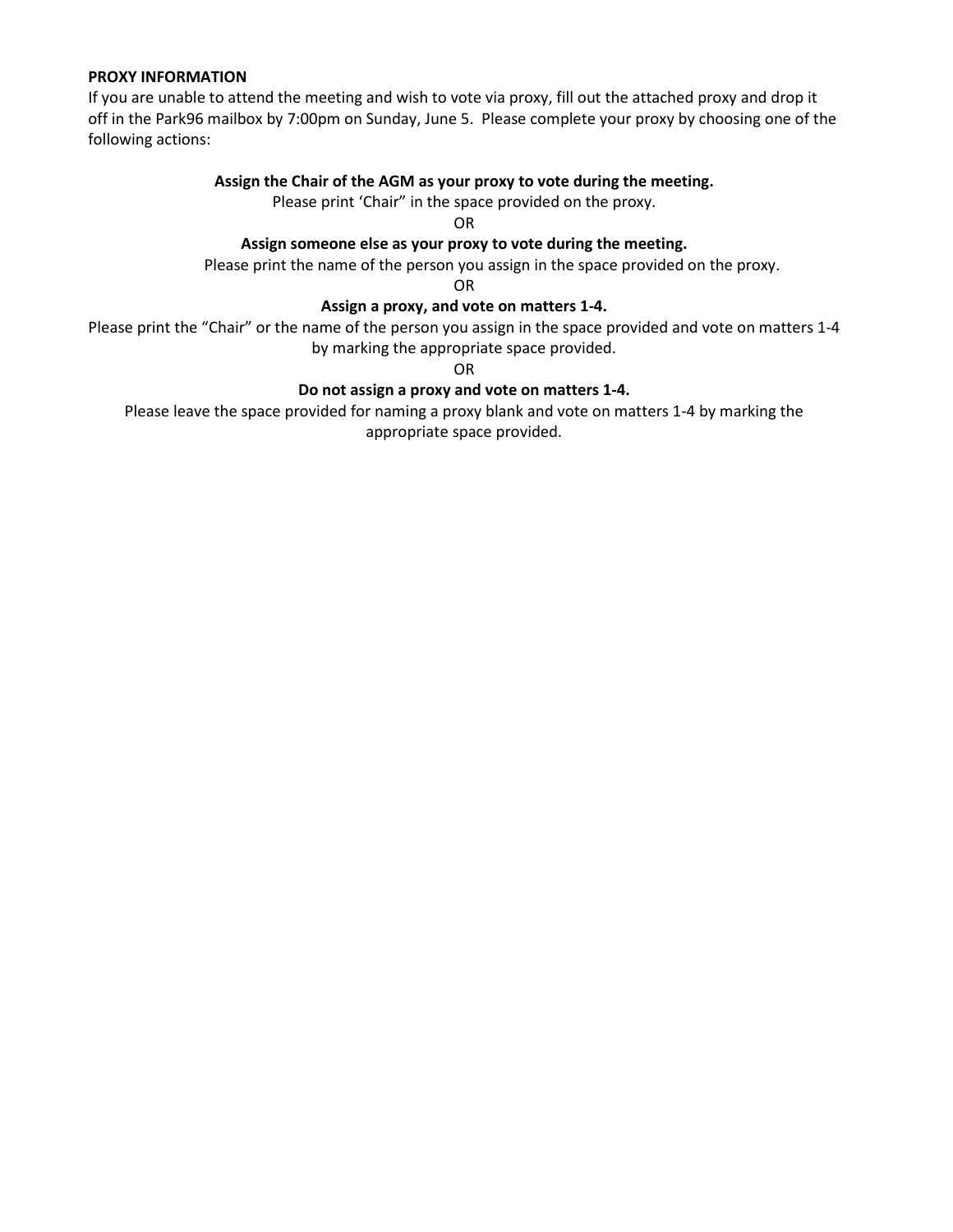# **FORM of PROXY** Parkland Community Centre (Calgary) Ltd. (PARK96) **Annual General Meeting to be held, Monday, June 6, 2022**

As set out in the Articles of Association of Parkland Community Centre (Calgary) Ltd., only a Member in Good Standing shall be entitled to vote on any question, either personally or by means of Proxy. A Member in Good Standing is defined as a member who has paid all fees, dues and other sums owing to Park96 and whose membership has not been suspended for any breach of rules or regulations and is therefore entitled to the use of Park96 facilities and to attend and vote at any Annual General or Special Meeting.

Each Member in Good Standing has the right to appoint the meeting chair or someone else, who need not be a member, to attend, act and vote in respect to the membership held by the undersigned at the Annual General Meeting of the Members of the Parkland Community Centre (Calgary) Ltd. To exercise such right, the name of the Member's nominee should be legibly printed in the blank space provided.

The undersigned, being a Member in Good Standing of Parkland Community Centre (Calgary) Ltd., hereby nominates, constitutes, and appoints:

> \_\_\_\_\_\_\_\_\_\_\_\_\_\_\_\_\_\_\_\_\_\_\_\_\_\_\_\_\_\_\_\_\_\_\_\_\_\_ ("Chair" or Named Proxy- please print)

as its true and lawful attorney and proxy of the undersigned, to attend, act and vote in respect to the membership held by the undersigned at the Annual General Meeting of the Members of the Parkland Community Centre (Calgary) Ltd. to be held on the **6th day of June**. The undersigned hereby confers authority on the person so named to vote in accordance with his/her judgment as to any amendments or variations to the following matters and as to any other matters, which may properly come before the meeting.

Without limiting the general authorization and powers conferred hereby, the undersigned hereby instructs the said proxy to vote the membership represented by this Form of Proxy in the following matters and hereby revokes any proxy previously given:

- 1. VOTE FOR \_\_\_\_\_ or VOTE AGAINST \_\_\_\_\_ or WITHHOLD FROM VOTING \_\_\_\_\_\_, on the motion to permit the Board of Directors to appoint the auditor for 2022, and to authorize the Directors to fix the auditor's remuneration.
- 2. VOTE FOR cor VOTE AGAINST cor WITHHOLD FROM VOTING to elect the Board of Director nominees noted in the Notice respecting this meeting.
- 3. VOTE FOR or VOTE AGAINST or WITHHOLD FROM VOTING , be it resolved that the Articles of Association be amended such that Article 7.2 be revised to read: All monies of Park96 shall be deposited in a Canadian Schedule I bank and either:

a) held in a chequing or savings account, readily available for short-term needs of Park96, or